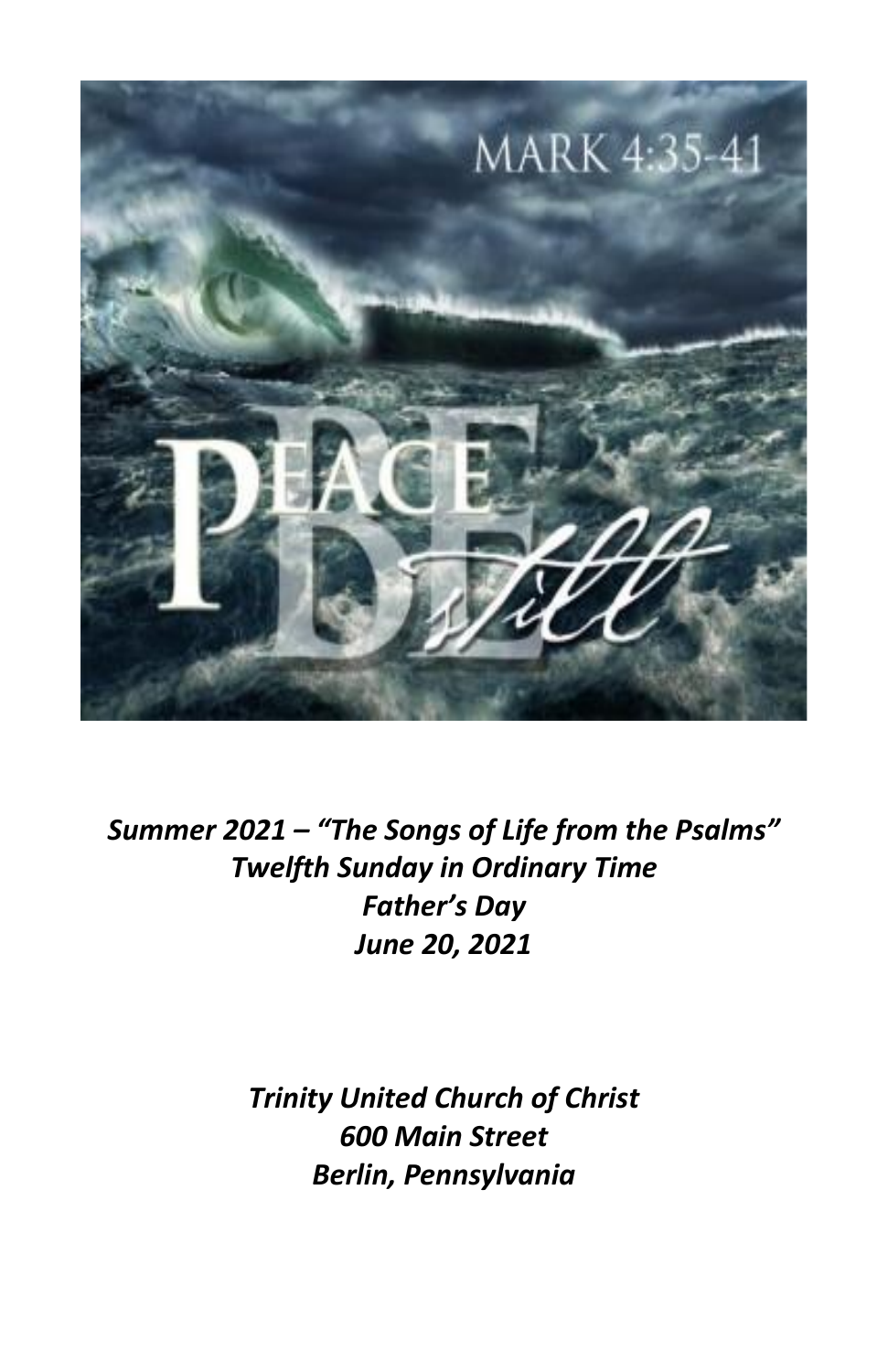### **Prelude**

#### **\*The Doxology**

#### **\*Invitation to Confession**

*When we come into the holy presence of God, our own humanity is laid bare. When we stand in the living presence of truth, our own falsehood is revealed. People of God, let us acknowledge who we are and ask our ever-present God to forgive us.*

#### **\*Corporate Confession**

Let us confess our sin in the presence of God and of one another.

#### Most merciful God,

**we confess that we are captive to sin and cannot free ourselves. We have sinned against you in thought, word, and deed, by what we have done and by what we have left undone. We have not loved you with our whole heart; we have not loved our neighbors as ourselves. For the sake of your Son, Jesus Christ, have mercy on us. Forgive us, renew us, and lead us, so that we may delight in your will and walk in your ways, to the glory of your holy name. Amen.**

#### **\*Word of Pardon**

#### **\*Hymn of Praise: No. 43** *Great Is Thy Faithfulness*

#### **The Psalter Psalm 107:1-3, 23-32**

Oh give thanks to the LORD, for he is good, for his steadfast love endures forever! **<sup>2</sup> Let the redeemed of the LORD say so, whom he has redeemed from trouble <sup>3</sup>** and gathered in from the lands, from the east and from the west, from the north and from the south. **<sup>23</sup> Some went down to the sea in ships, doing business on the great waters; <sup>24</sup>** they saw the deeds of the LORD, his wondrous works in the deep. **<sup>25</sup> For he commanded and raised the stormy wind,**  which lifted up the waves of the sea. **<sup>26</sup>** They mounted up to heaven; they went down to the depths;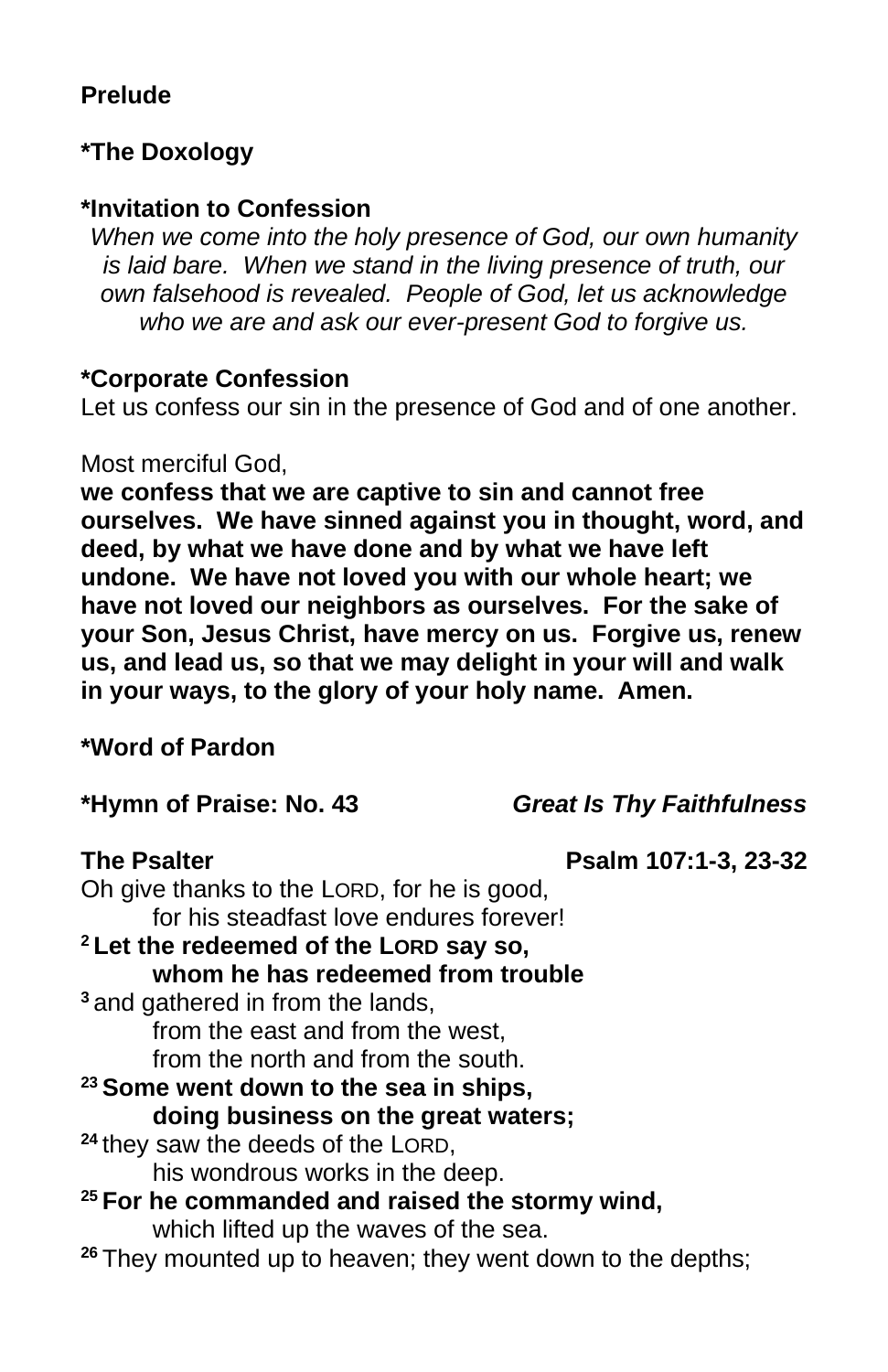their courage melted away in their evil plight; **<sup>27</sup> they reeled and staggered like drunken men and were at their wits' end. <sup>28</sup>** Then they cried to the LORD in their trouble, and he delivered them from their distress. **<sup>29</sup> He made the storm be still, and the waves of the sea were hushed. <sup>30</sup>** Then they were glad that the waters were quiet, and he brought them to their desired haven. **<sup>31</sup> Let them thank the LORD for his steadfast love, for his wondrous works to the children of man! <sup>32</sup>** Let them extol him in the congregation of the people, and praise him in the assembly of the elders. **Glory be to the Father and to the Son and to the Holy Ghost. As it was in the beginning, is now, and ever shall be, world without end. Amen.**

### **Pastoral Prayer**

### **\*Song of Preparation** *Psalm 19*

#### **\*The Gospel of Our Lord Jesus Christ St. Mark 4:35-41**

**<sup>35</sup>** On that day, when evening had come, he said to them, "Let us go across to the other side." **<sup>36</sup>** And leaving the crowd, they took him with them in the boat, just as he was. And other boats were with him. **<sup>37</sup>** And a great windstorm arose, and the waves were breaking into the boat, so that the boat was already filling. **<sup>38</sup>** But he was in the stern, asleep on the cushion. And they woke him and said to him, "Teacher, do you not care that we are perishing?" **<sup>39</sup>** And he awoke and rebuked the wind and said to the sea, "Peace! Be still!" And the wind ceased, and there was a great calm. **<sup>40</sup>** He said to them, "Why are you so afraid? Have you still no faith?" **<sup>41</sup>** And they were filled with great fear and said to one another, "Who then is this, that even the wind and the sea obey him?"

# **Preaching of the Word <b>"PD"**  $PQ''$ *Storms and Sleeping on the Pillow!*

**Prayer of Intercession Lord's Prayer** [using **debts** and **debtors**]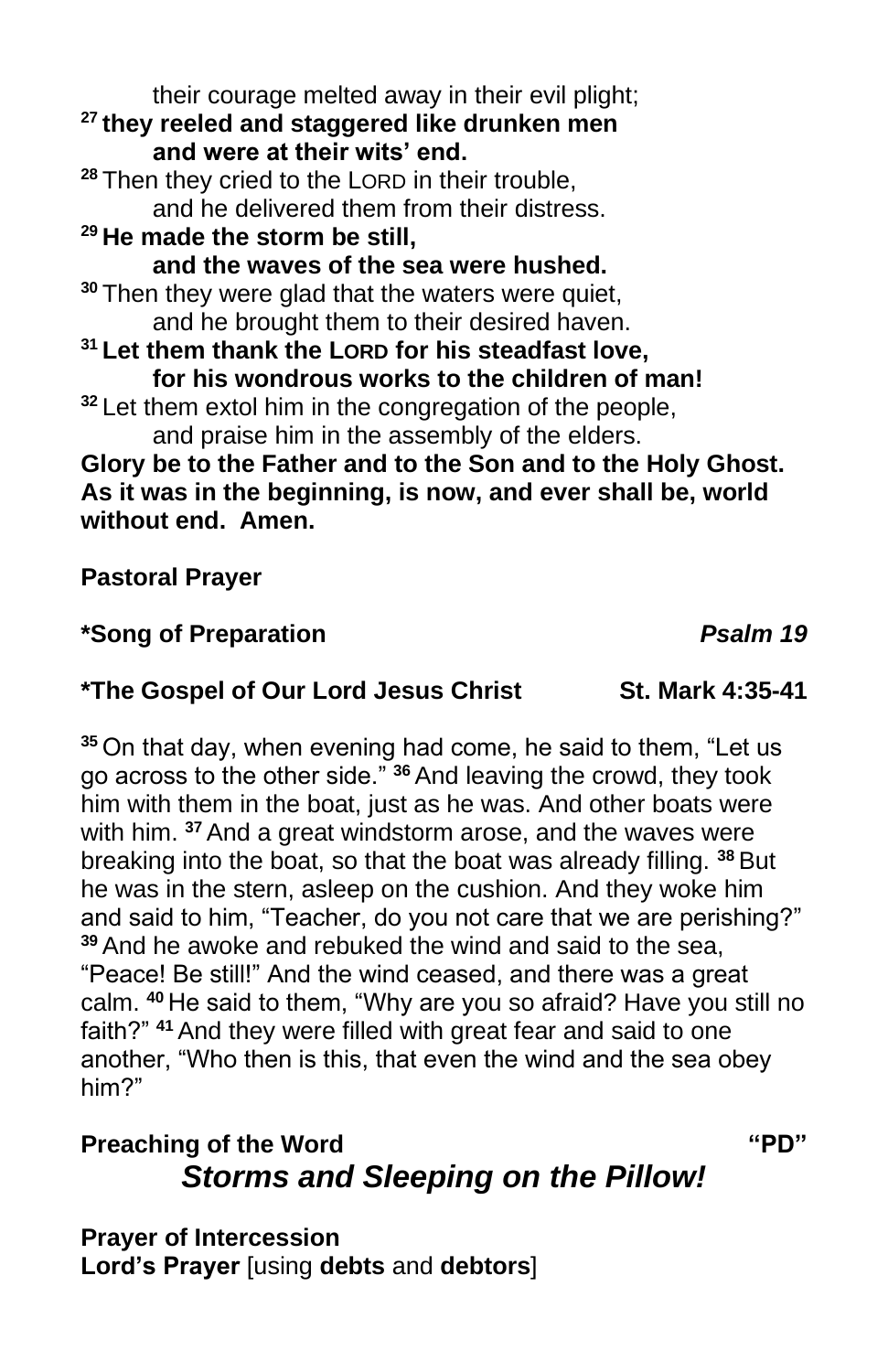# My Life Flows On in Endless Song



Text: Robert Lowry, 1826-1899<br>Music: HOW CAN I KEEP FROM SINGING, Robert Lowry, alt.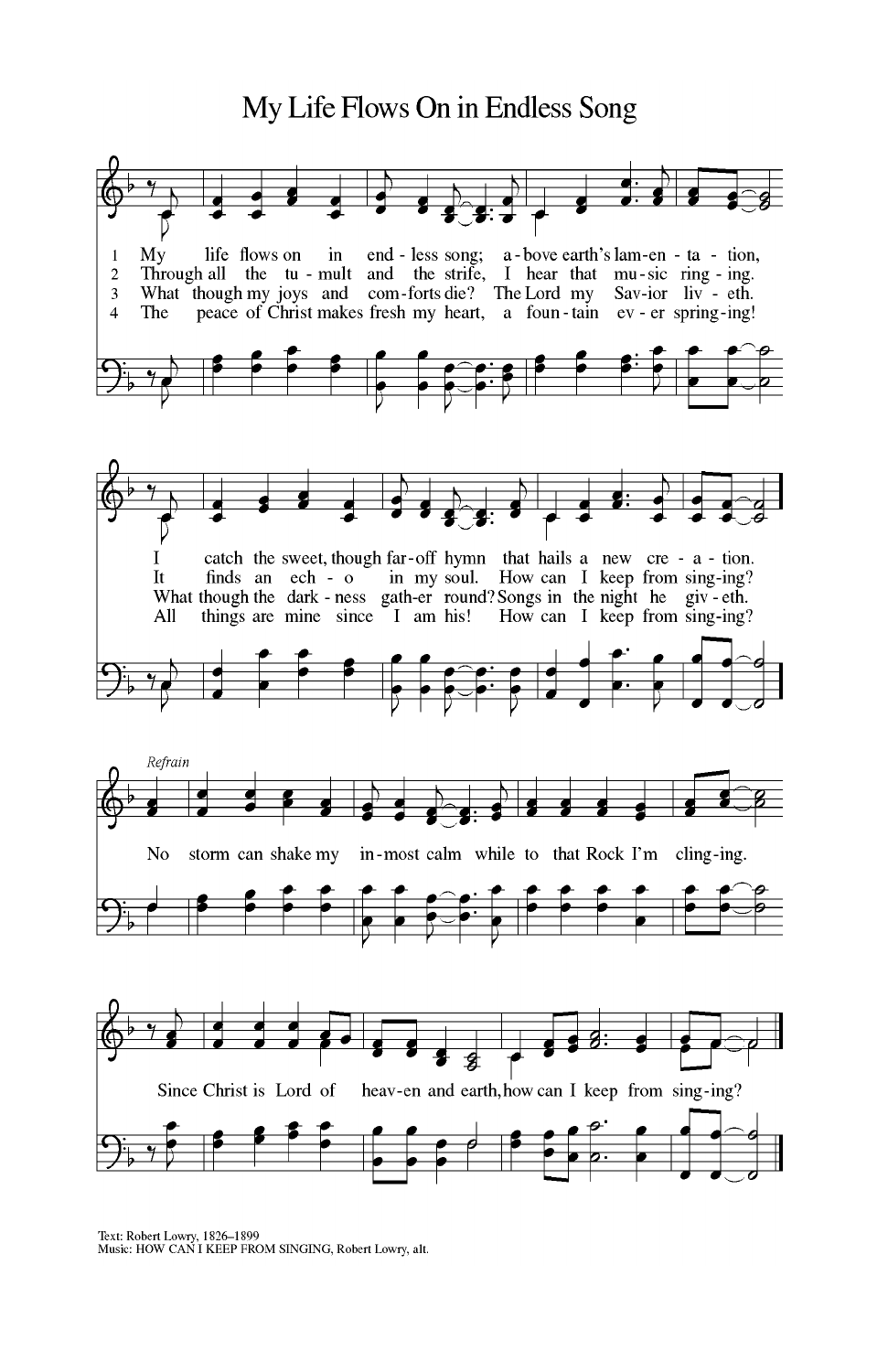#### **\*Sung Dismissal and Blessing** *Now Unto Him Who Is Able*

Now unto Him who is able to keep you from falling. To make you stand in His presence blameless and with great joy. To the only God our Savior, Jesus Christ our Lord. Be the glory, and the majesty, dominion, and authority. Both now and forevermore, Amen. **Give Him the glory, and the majesty, dominion, and authority. Both now and forevermore, Amen!**

#### **\*Going Forth**

*+ + + + + + +*

*Welcome* to God's House as we the People of God in this place worship the Triune God – Father, Son, and Holy Spirit – together. This summer here at Trinity we are using the order of worship from Calvin, the Swiss Reformer of the 1500's. He is a forebearer of the Reformed faith. In the Berlin documents it notes that the Reformed Church was called "the Calvinist Church." Immediately following the prelude, the organ will modulate to The Doxology. If you need the words and/or music – it may be found at No. 625. The Doxology was written in 1551 and published in the Genevan Psalter. In Calvin's Order of worship the Apostles' Creed was reserved for Sundays when Holy Communion was celebrated.

**Croner Education Loan Fund** – Applications are now available for all college students who would like to seek a "no" interest loan from the Croner Education Fund. Applications will be due to the church office by June  $30<sup>th</sup>$  for the coming academic year. Funds will be disbursed directly to your educational institution.

Vacation Bible School will be August 9<sup>th</sup> through Friday August 13<sup>th</sup> here at Trinity. This year we will be exploring the story of "Moses!" Amy Clark and Jean Hart are serving as directors. We are seeking "helpers" to guide students groups, crafts, music, and food! Please offer your talents to make this a memorable event of summer 2021! We missed out on VBS last year due to COVID-19, we feel safe enough to engage with the children this summer.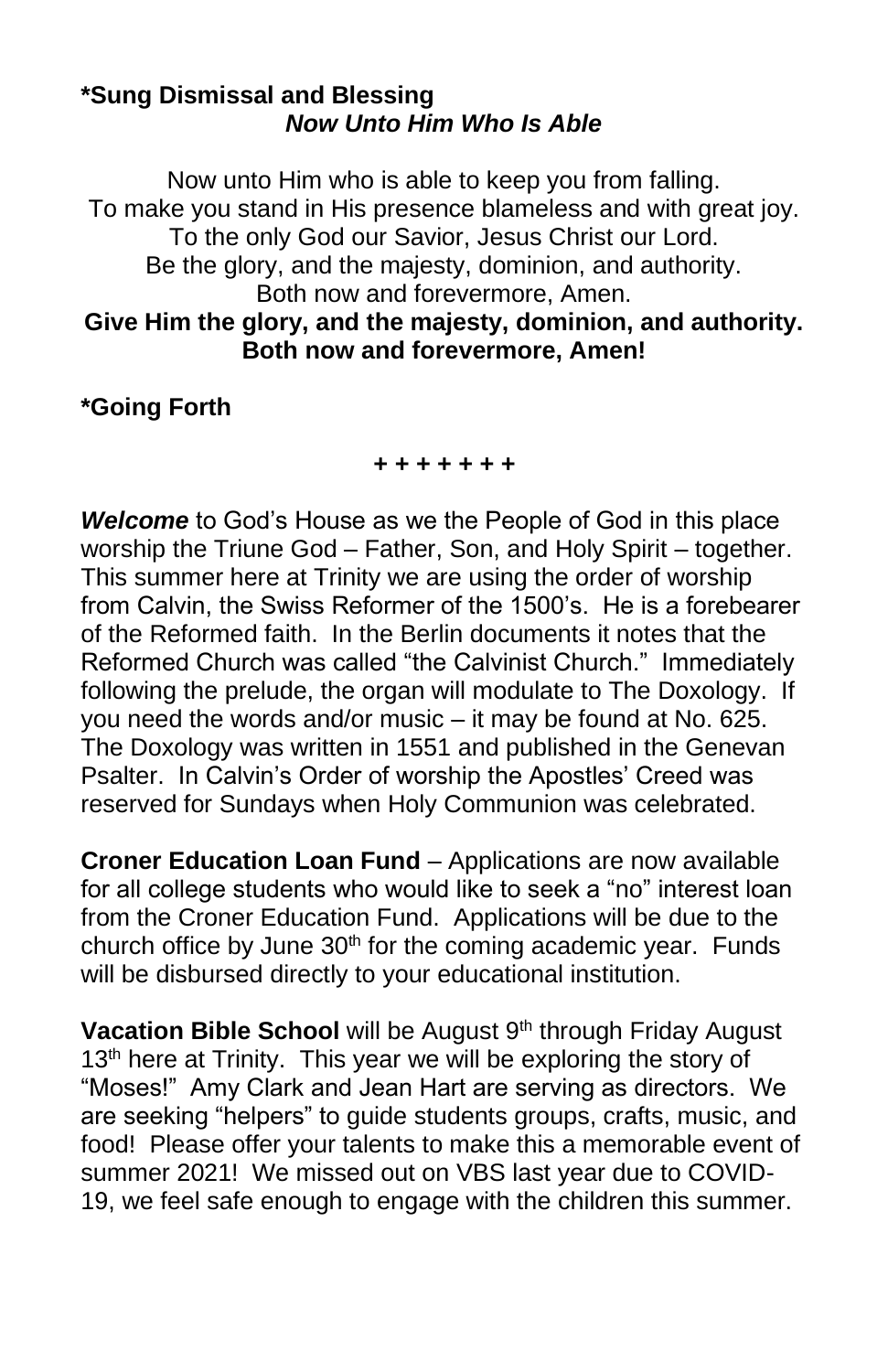**Church Picnic –**Church Picnic in the Grove on July 18<sup>th</sup> beginning at 12:30 p.m. We have invited the people of Zion Lutheran to join us so that we might get to know the other congregation that shares our pastor.

**Trinity Celebrates 250 Years** of ministry in 2027. We are starting to think about this celebration and how to commemorate this very special anniversary. Would you be willing to work with a team to create a plan for honoring this anniversary? Speak with Pastor of your interest.

**Parking on Sunday. . .**A gentle reminder, please only park on the lower 4 parking slots in front of the Market on Sunday morning. We appreciate Scott allowing us to park there. The other Sunday when the Market opened many of the slots nearly up to the entrance were filled with cars from Trinity worshippers. We are welcome to use the lot behind the old bank, you may park behind the church, or on Vine and Fletcher Streets.

# **The Saints In Action**

Next Sunday – June 27th – **New Worship Time** 9:00 a.m. Worship 10:10 a.m. Sunday School

#### **Giving From 6/13/2021**

|              | Rec       | <b>Budget</b> | Over/Under |
|--------------|-----------|---------------|------------|
| General      | \$2423.00 | \$2434.93     | $-511.93$  |
| <b>Ben</b>   | \$770.00  | \$213.46      | \$556.54   |
| <b>Maint</b> | \$245.00  | \$163.46      | \$81.54    |
| <b>Total</b> | \$3438.00 | \$2811.85     | \$626.15   |

Benevolence includes Food Pantry of \$45 and Trinity Outreach of \$350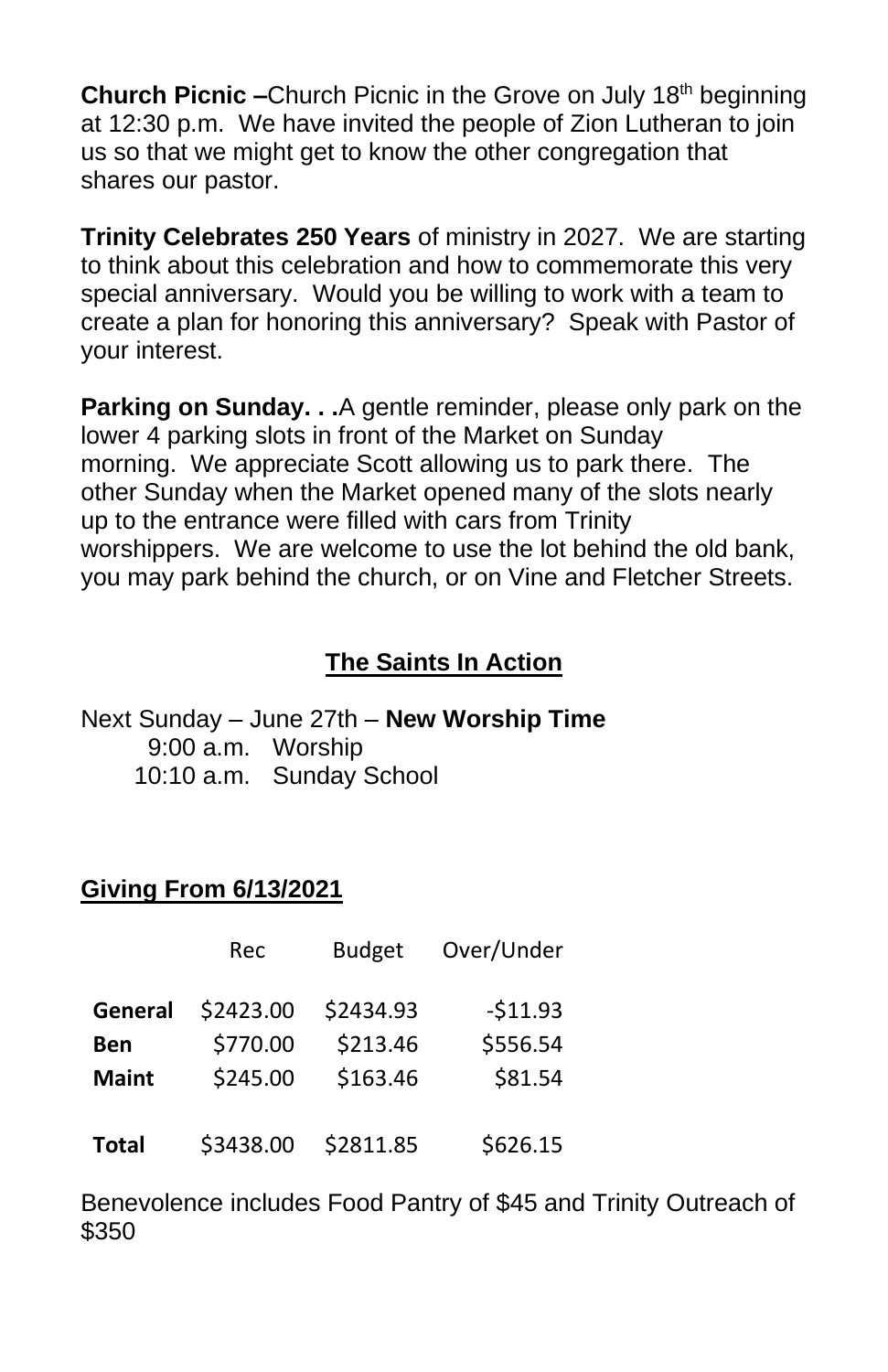# Psalm 19



1995 Mercy/Vineyard Publishing, CCLI Licences #11336142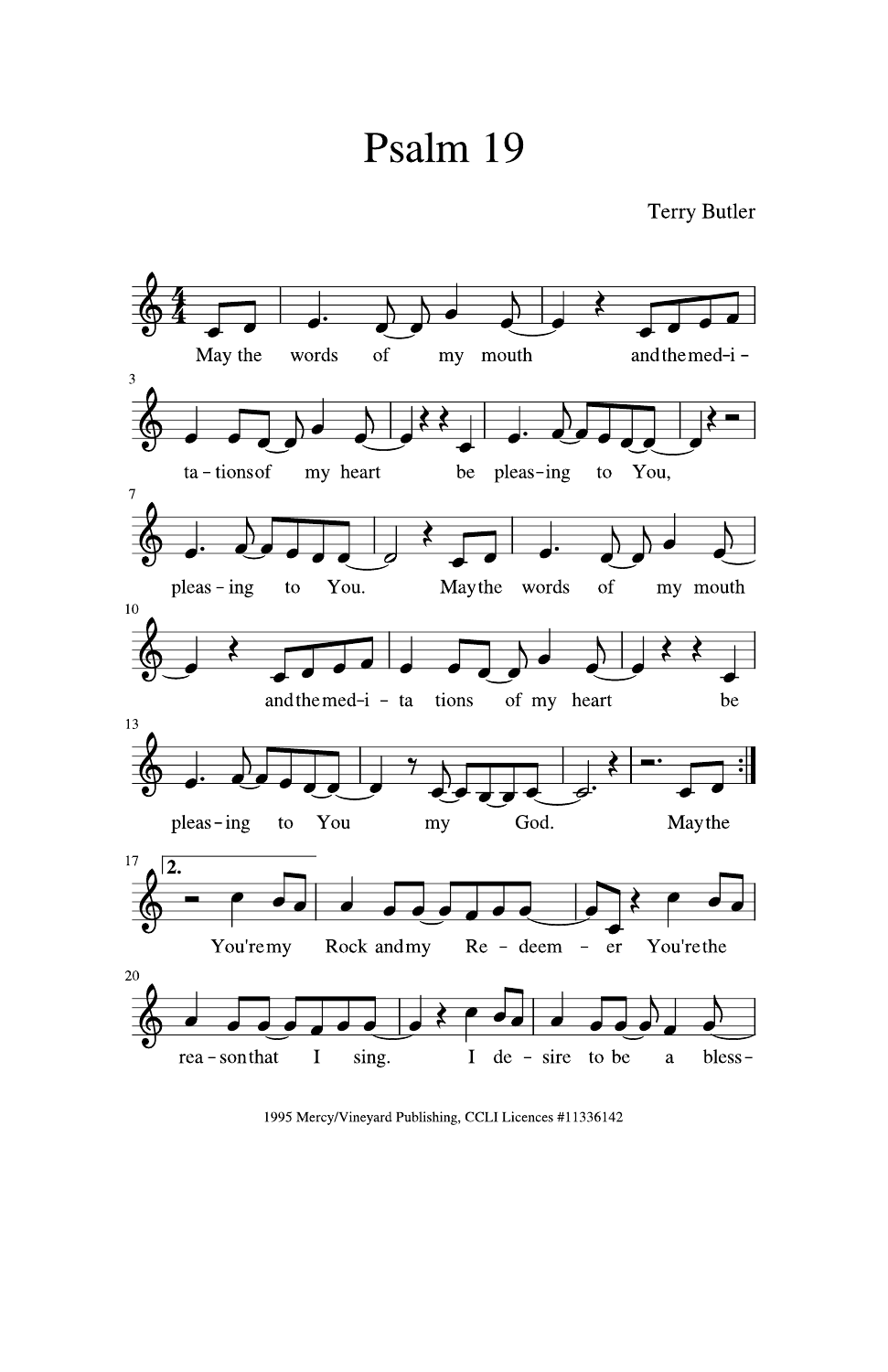











1995 Mercy/Vineyard Publishing, CCLI Licences #11336142

 $\overline{2}$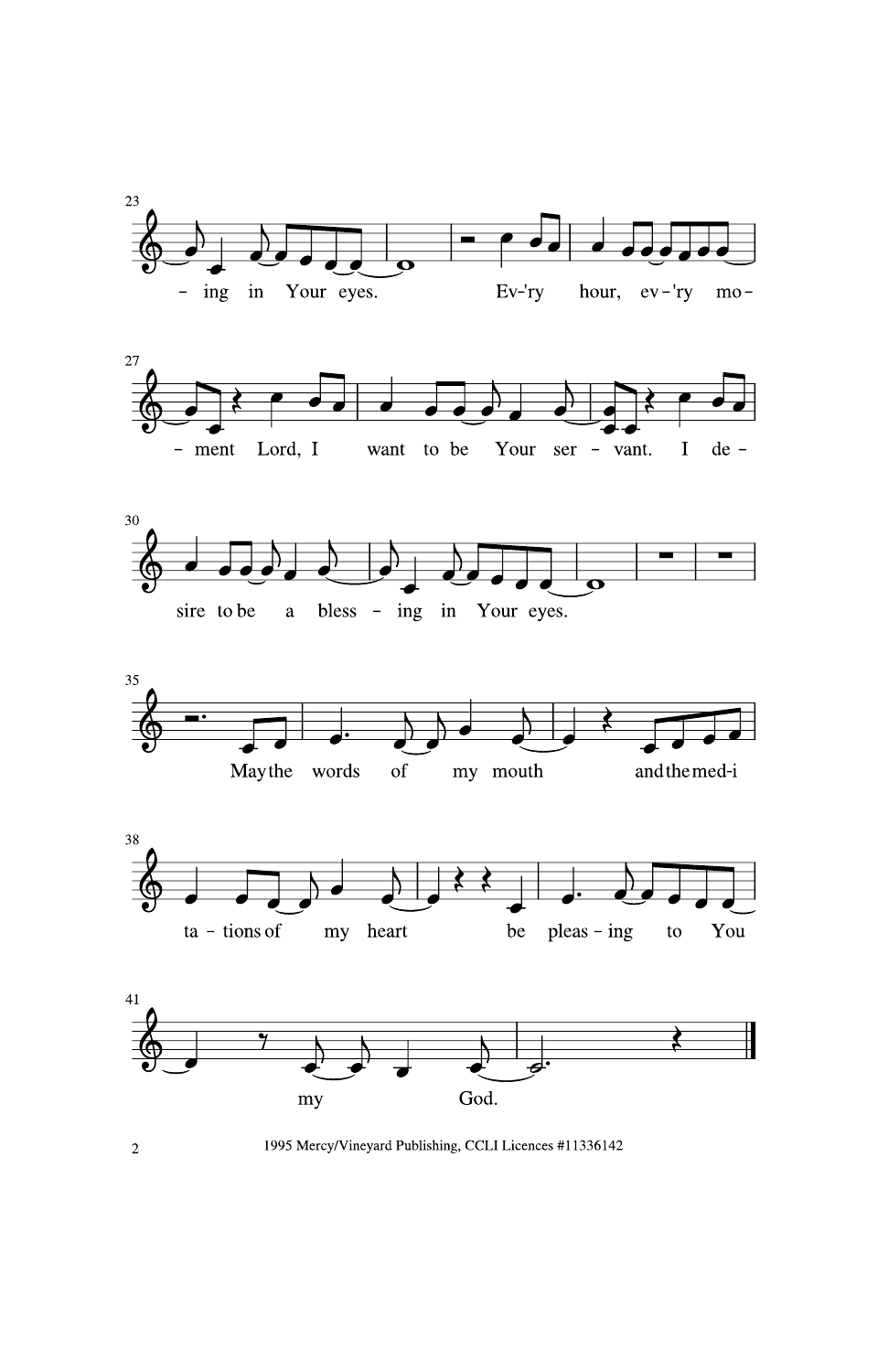

# **The Consistory. . .**

With regret announces the resignation of our Church Historian, Bobbi Robertson. We thank her for her many years of faithful service. If you would be interested in serving in this capacity, please speak with Tom Calvert, Consistory President.

Approved to gifts at this month's meeting:

- 1. Berlin Ambulance Fund Drive of \$250.00
- 2. Camp Living Waters \$500.00 towards the restoration of a foundation wall of the original barn building. This gift will be given in honor and memory of those who have served there over the years.

The Consistory thanks the Trinity congregation for their continued strong support of the ministry of the church. We are operating within our budget parameters.

The Consistory decided not to meet during the months of July and August unless a special meeting would be necessary.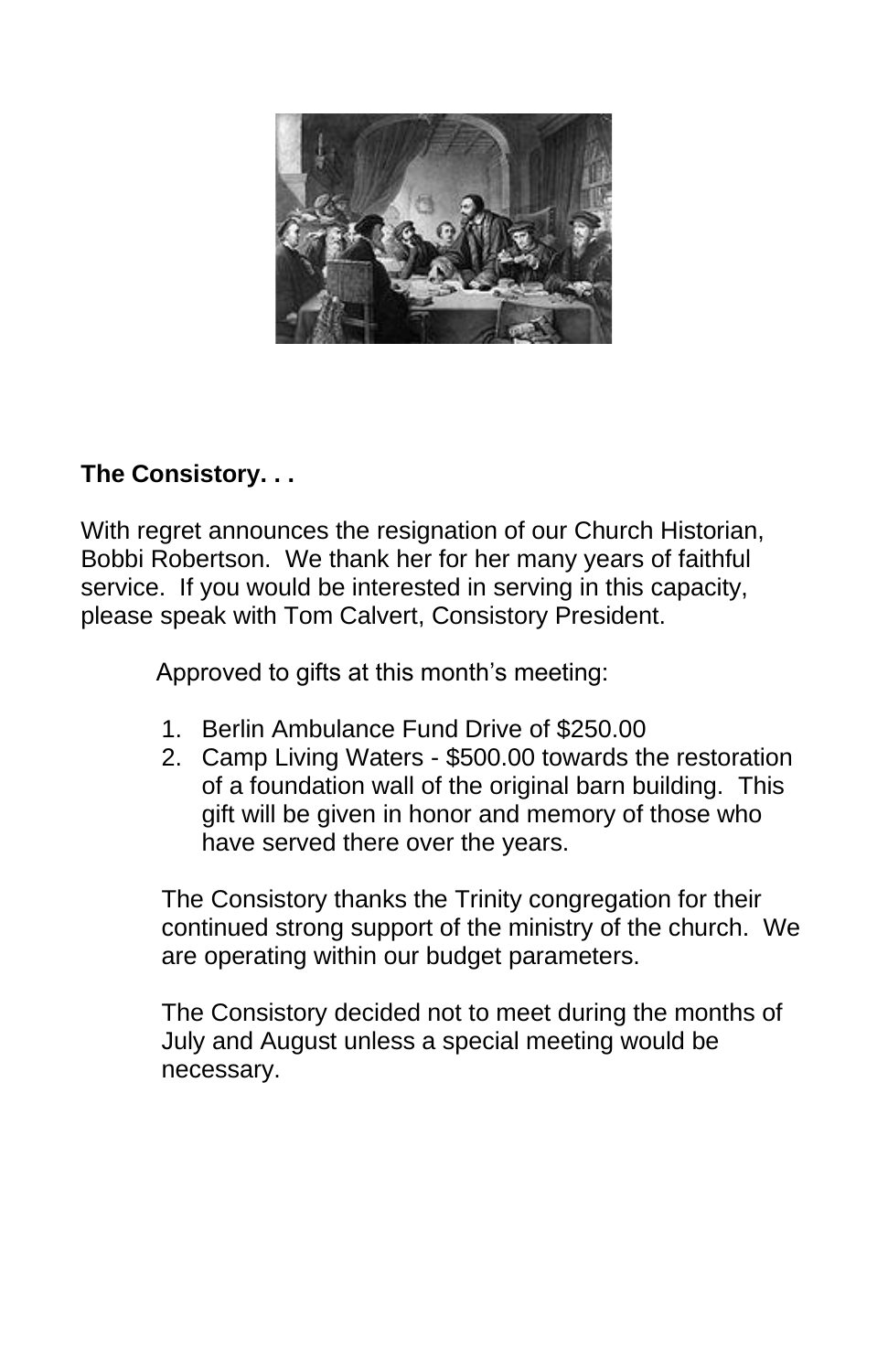

# **Those Remembered in prayer:**

God's guidance and protection for Armed Forces.

### **Shut Ins:**

Roy Bucher, Helen Diest, Mary Forespring, Cynthia Kelly, Lois Krause, Deb Luteri, Lois Saylor, Dirkje Stellingwerf.

### **Healing Concerns:**

Mark Amyot, Donnie Baxter, Lindsey Stotler Cioci, Sue Coughenour, Tammy Coughenour, Pam Crooks, John Durst, Susan Durst, Wilma Durst, Jane Fisher, Linda Gallick, Janet Gindlesperger, Kathryn Grimm, Brenda Leister, Larry McCullen, Bayley Mull, Charles & Glenda Paul, Nancy Schrock, Tyler Seifert, Dwight Smith, Robin Walker, Heather Weighley, Nancy Weighley, John Will, Karen Will, Kimberly Kay Roos Zimmerman

# *Where You May Find. . .*

**The Nursery:** *is on the lower level for children and their parent. A big screen TV is mounted in the room so that you may watch the service.*

**At the Sanctuary Entrances. . .** Large Print Bulletins **Example 20** Hearing Amplifiers Recycling Boxes for Bulletins *These Days –* Devotional

**Assisting in Worship**